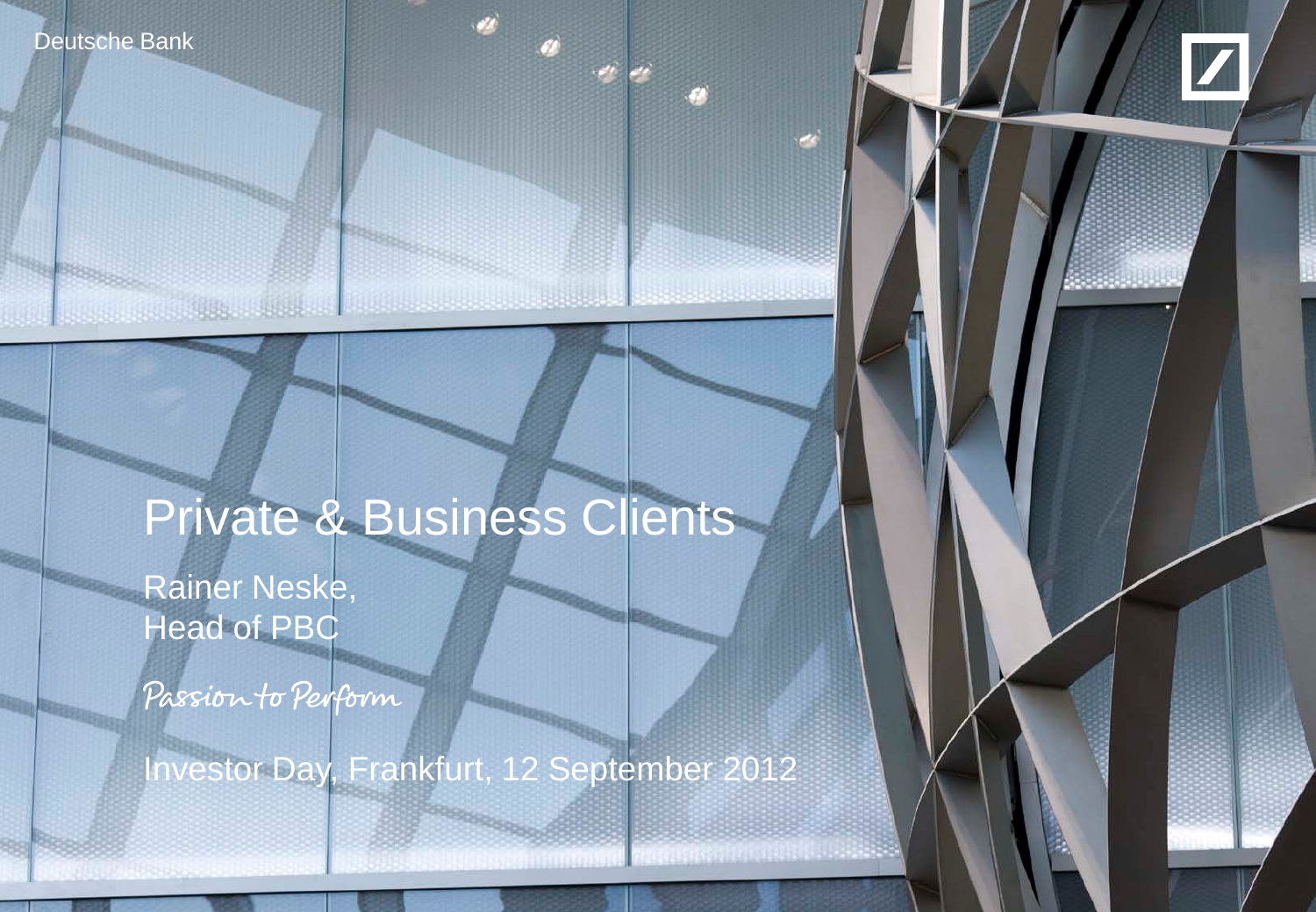## PBC – A sizeable international franchise





### Retail Operating Standards

### Key facts $(1)$

- Leading retail bank in Germany and international network in seven countries
- $\approx$  28.5 million clients
- EUR 561 bn Client Business Volume<sup> $(2)$ </sup>
- $\sim$ 2,900 branches
- $~1.900$  employees (FTE)
- Complemented by >9,000 mobile sales force advisors

Note: Client Business Volume = Invested assets, sight deposits and loans, FTE = Full Time Equivalent

(1) As of 30 Jun 2012

(2) Indicative, after re-segmentation of non-core portfolios into Non-Core Operations unit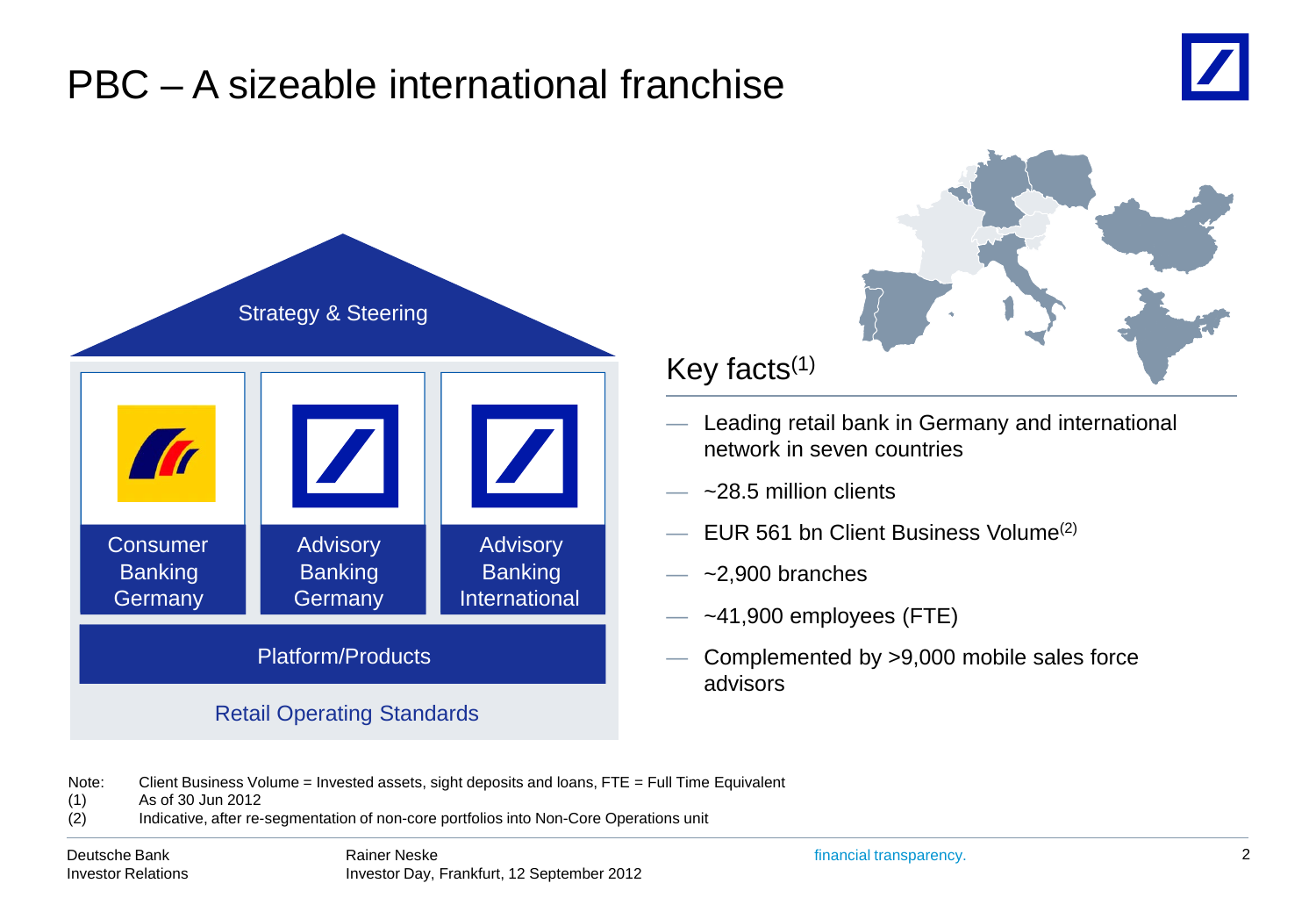## Strong market position in Germany and amongst European peers



38.6

### Strong home market position



#### Note: BNP Paribas: Retail Banking (according to disclosure with 2/3 of Private Banking); Santander: Retail Banking; Barclays: Retail & Business Banking (quarterly weighted FX rate); UniCredit: F&SME Europe; ING: Retail Banking; RBS: Retail UK & Ulster Bank; Savings banks: 426 in 2011; Mutual banks: 1121 in 2011. European peers selection based on business review of top 50 banks according to the following criteria: European target markets and strategic positioning, business model, fit to PBC's strategic agenda, data availability/reporting

(1) Indicative, after re-segmentation of non-core portfolios into Non-Core Operations unit

Sizeable European player

15.6

24.4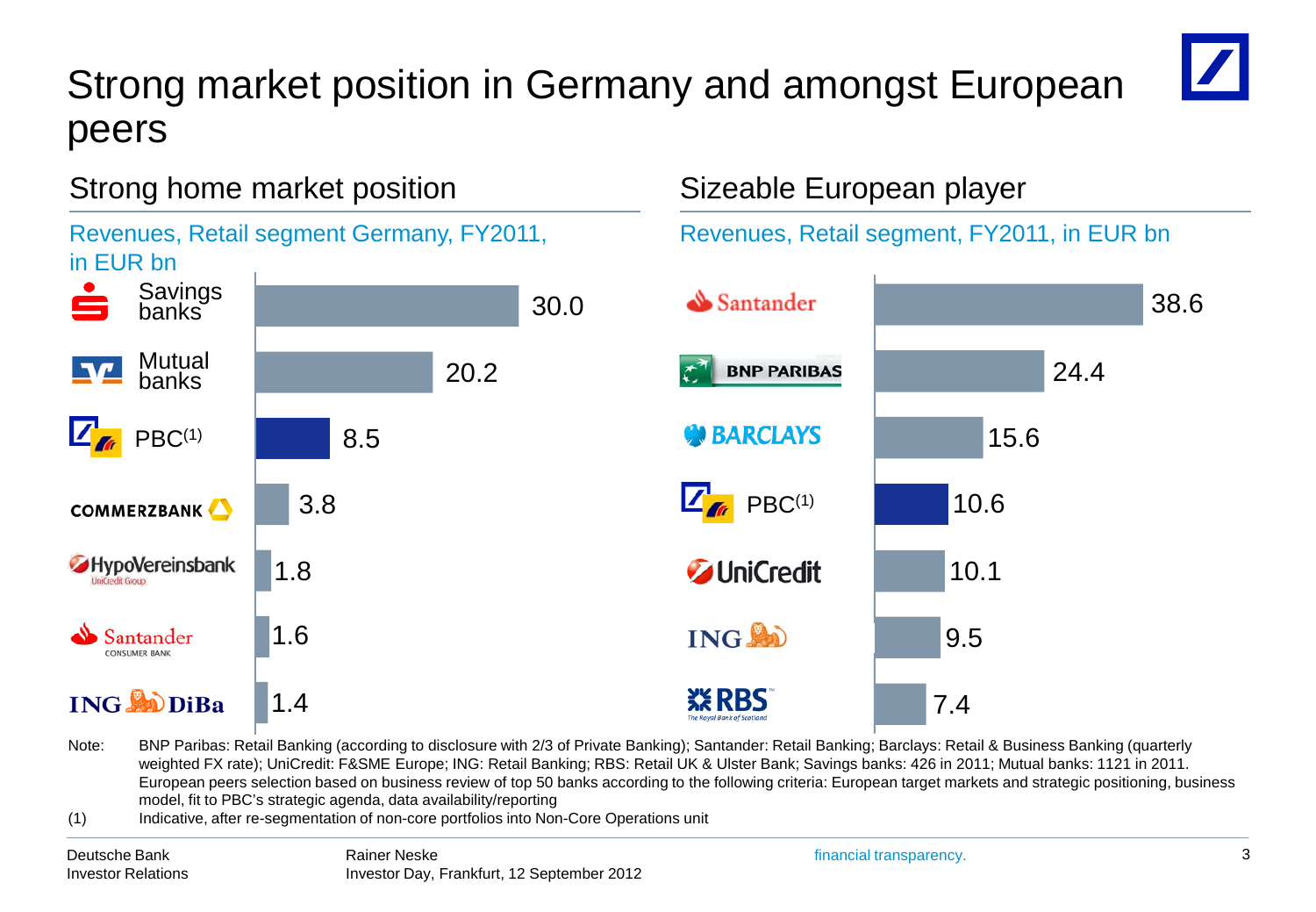## Well diversified franchise along several dimensions





Note: Figures may not add up due to rounding

(1) Indicative, after re-segmentation of non-core portfolios into Non-Core Operations unit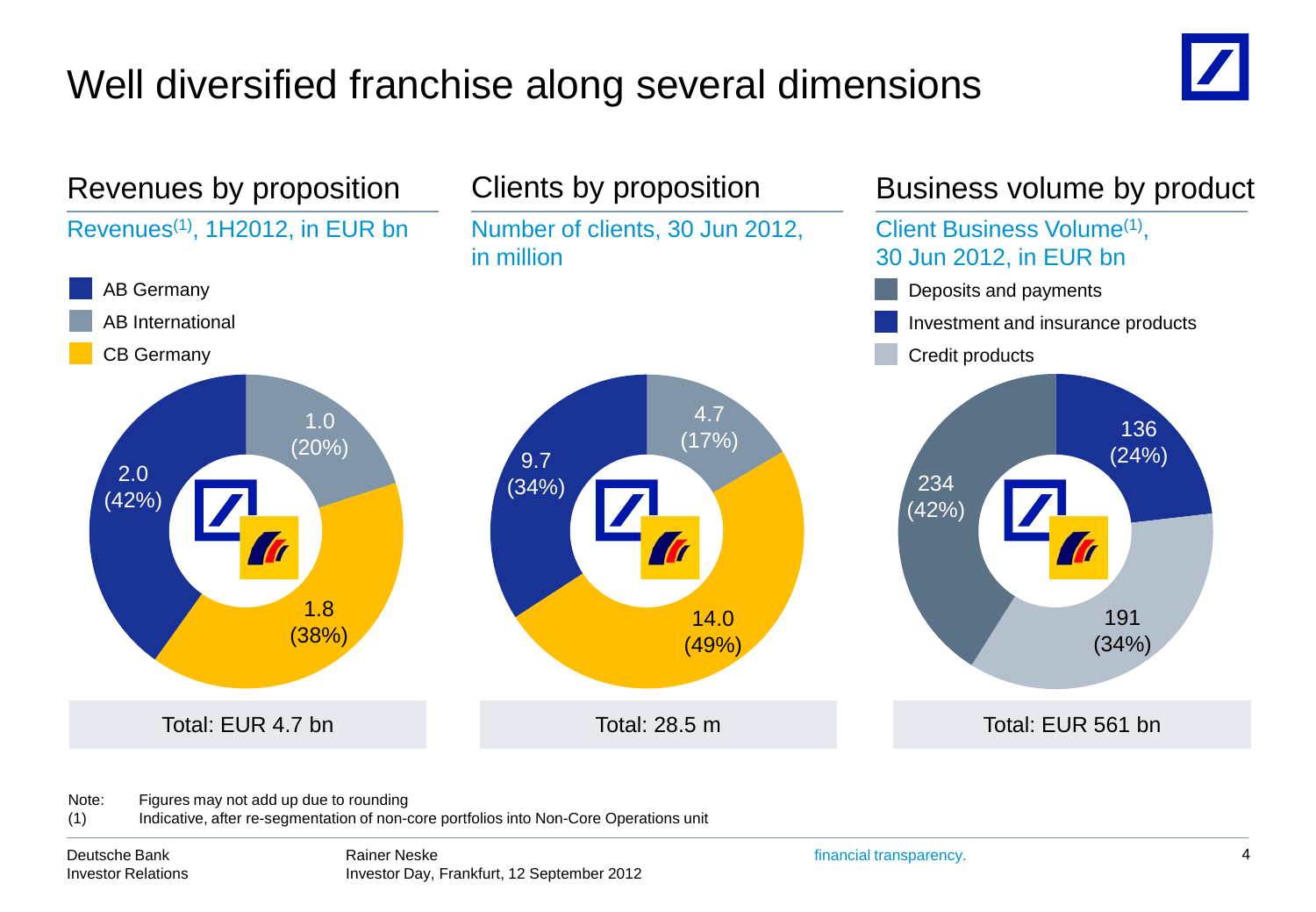## Retail banking trends impacting PBC's business



| Interest rate environment                                                                                                                                                                                                  | Macro market environment                                                                                                                                                                                          | <b>Regulatory requirements</b>                                                                                                                                |
|----------------------------------------------------------------------------------------------------------------------------------------------------------------------------------------------------------------------------|-------------------------------------------------------------------------------------------------------------------------------------------------------------------------------------------------------------------|---------------------------------------------------------------------------------------------------------------------------------------------------------------|
| <b>Historic low in ECB interest</b><br>rates negatively impacts<br>deposit margins<br>Postbank affected by low<br>return on excess liquidity<br>from de-risking<br>'War for deposits' in<br>Southern European<br>countries | Significantly lower client<br>investment and brokerage<br>activity<br>Muted outlook for countries<br>affected by EU sovereign<br>debt crisis<br><b>Balanced funding</b><br>requirements for foreign<br>businesses | Higher costs from bank<br>regulation<br>Increasing focus on<br>consumer protection<br>(e.g., documentation)<br>Stricter capital requirements<br>under Basel 3 |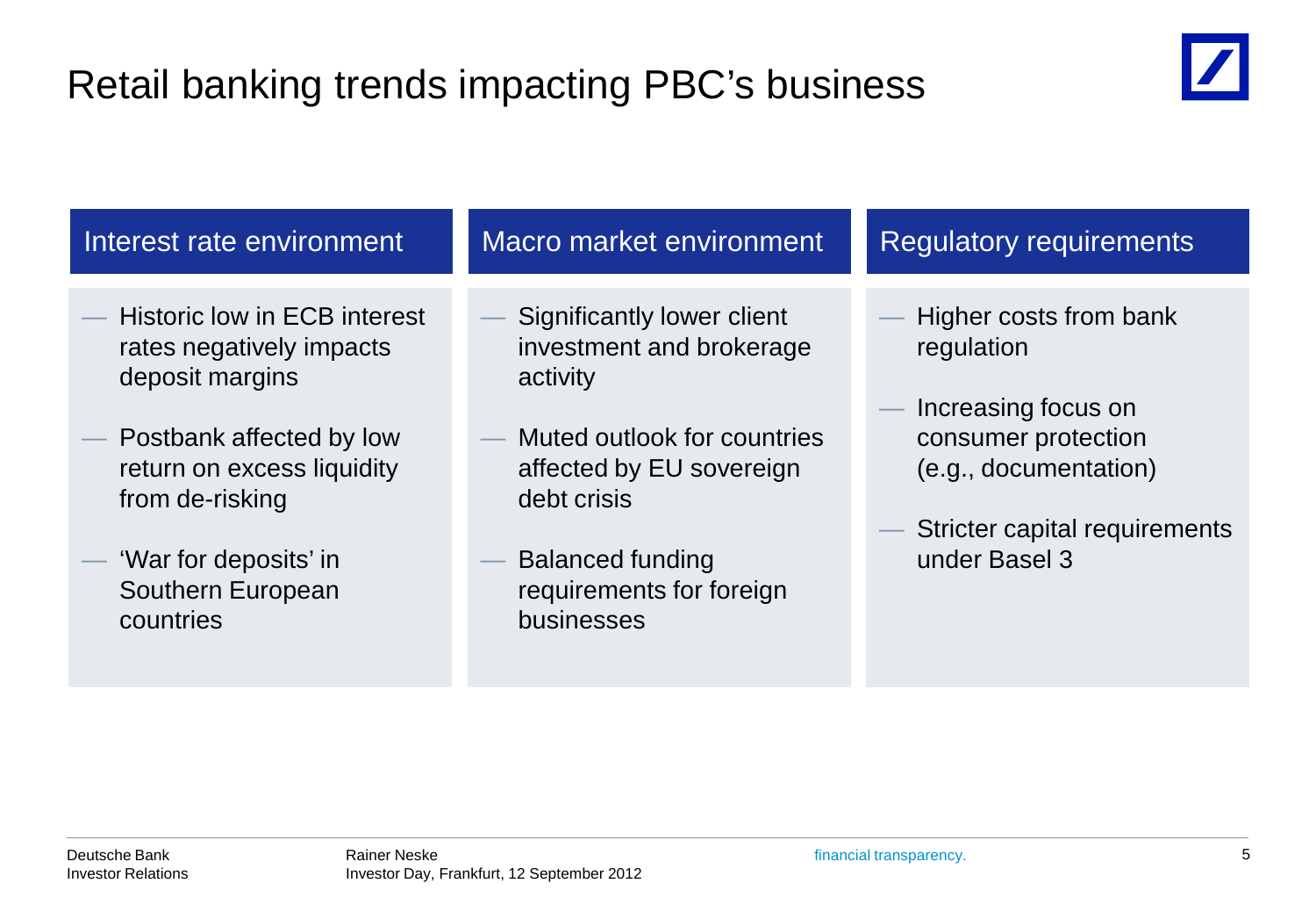## We proactively responded to these trends



| Interest rate environment                                                                                                                          | <b>Macro market environment</b>                                                                                                                                                                                     | <b>Regulatory requirements</b>                                                                                                                                    |
|----------------------------------------------------------------------------------------------------------------------------------------------------|---------------------------------------------------------------------------------------------------------------------------------------------------------------------------------------------------------------------|-------------------------------------------------------------------------------------------------------------------------------------------------------------------|
| <b>Strengthening of German</b><br>credit business<br>Margin expansion, esp.<br>outside Germany<br>Benefiting from pro-active<br>hedging activities | Strengthening of customer-<br>centric business model<br><b>Adjust European business</b><br>to EU sovereign debt crisis;<br>closure of funding gap<br>De-risking of non-core<br>portfolio of Postbank <sup>(1)</sup> | Standardization of<br>documentation and<br>processes<br>- Focus on customer<br>suitability and customer<br>value creation<br>Improvement of capital<br>efficiency |
|                                                                                                                                                    | Building a highly efficient platform (Magellan)                                                                                                                                                                     |                                                                                                                                                                   |
|                                                                                                                                                    | Business portfolio alignment (Powerhouse)                                                                                                                                                                           |                                                                                                                                                                   |

(1) Partially re-segmented into Non-Core Operations unit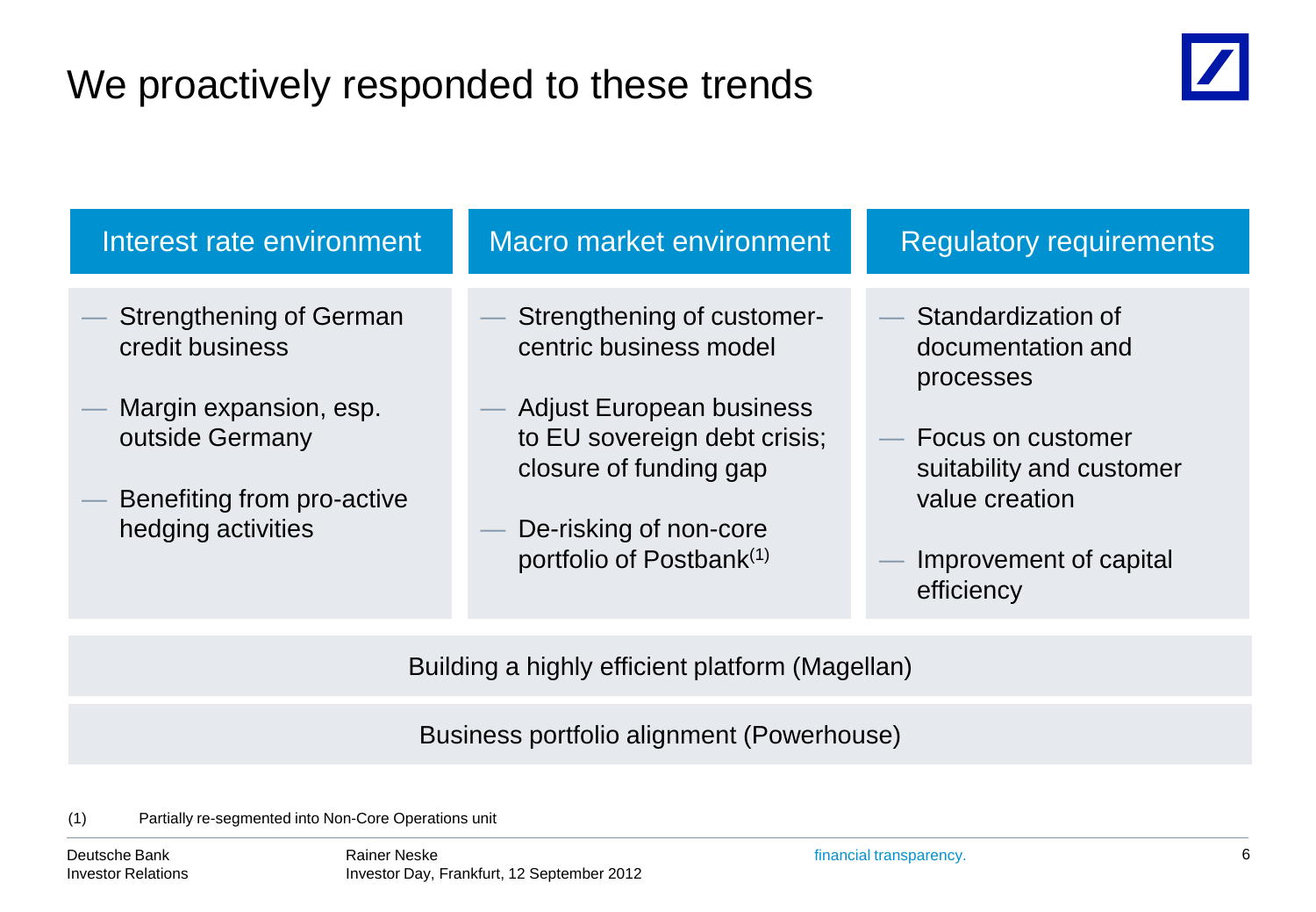## Postbank integration: Phase 1 successfully completed



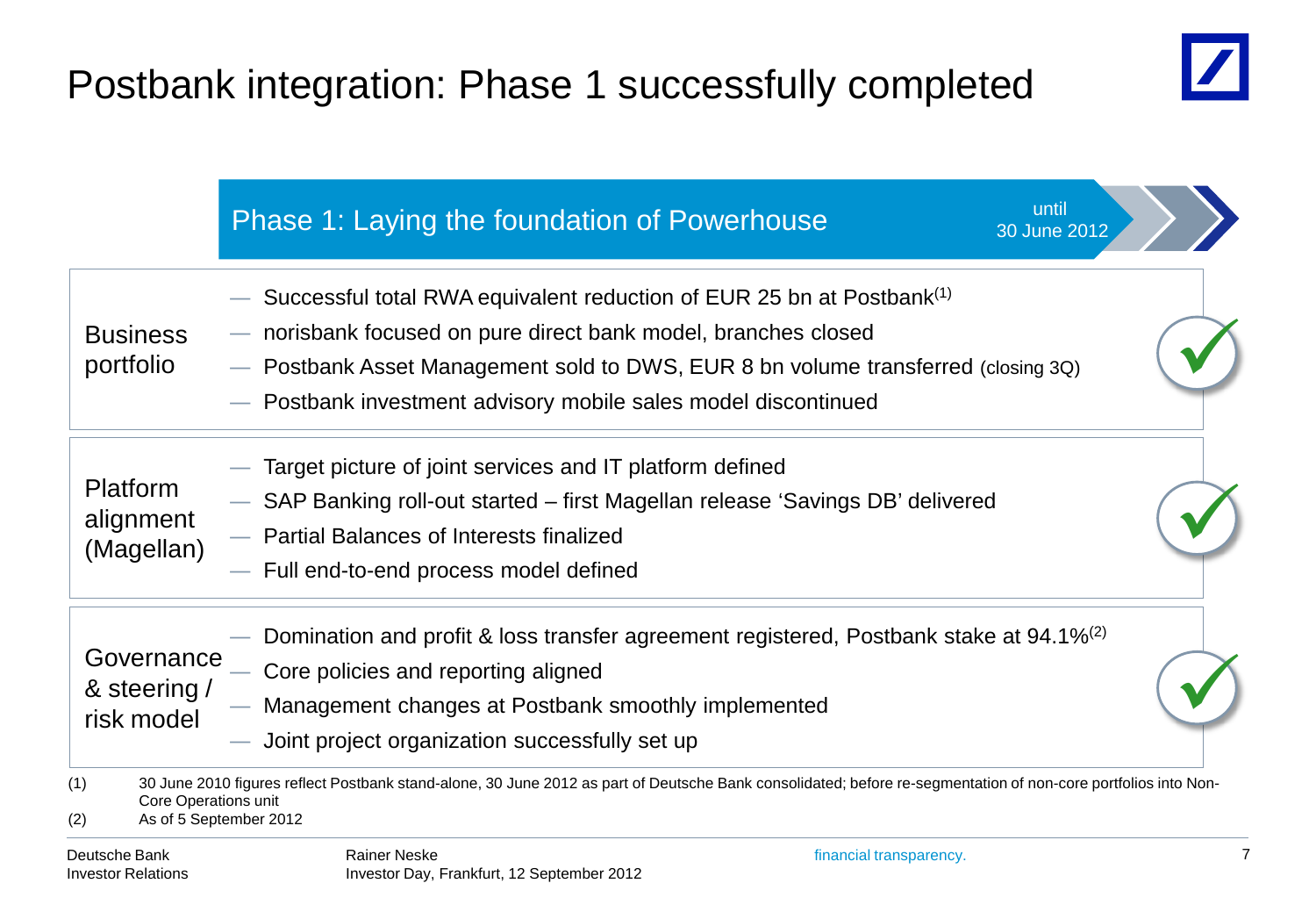## Postbank integration: Next steps



|                                          | Phase 2:<br><b>Full business integration</b>                                                                                                                                                 | Phase 3:<br><b>Completing the Powerhouse</b>                                                                                                                   | Target state                                                                           |
|------------------------------------------|----------------------------------------------------------------------------------------------------------------------------------------------------------------------------------------------|----------------------------------------------------------------------------------------------------------------------------------------------------------------|----------------------------------------------------------------------------------------|
| <b>Business</b><br>portfolio             | - Full implementation of target<br>business model<br>- Further improvement of capital<br>efficiency of core business                                                                         | Completion of footprint<br>Legal entity alignment                                                                                                              | - Focus on deposits<br>and high quality<br>lending<br>- True multi-channel<br>approach |
| Platform<br>alignment<br>(Magellan)      | Magellan releases: Savings PB,<br>securities accounts DB, client<br>data, mortgages, current<br>accounts & payments PB<br>- Fully integrated services<br><b>Platform Holding established</b> | - Further platform integration<br>Last Magellan releases: Current<br>accounts and payments DB,<br>securities accounts PB, Retail<br><b>Enterprise Services</b> | Integrated IT and<br>services<br>Lean, joint process<br>model                          |
| Governance<br>& steering /<br>risk model | Establish functional steering<br>$\overline{\phantom{0}}$<br>Head office streamlining of all<br>non-IT related functions<br>- Alignment of policies and<br>methodologies                     | Finalization of head office<br>streamlining<br>Integration of risk<br>management structure                                                                     | Integrated steering<br>Joint finance<br>infrastructure                                 |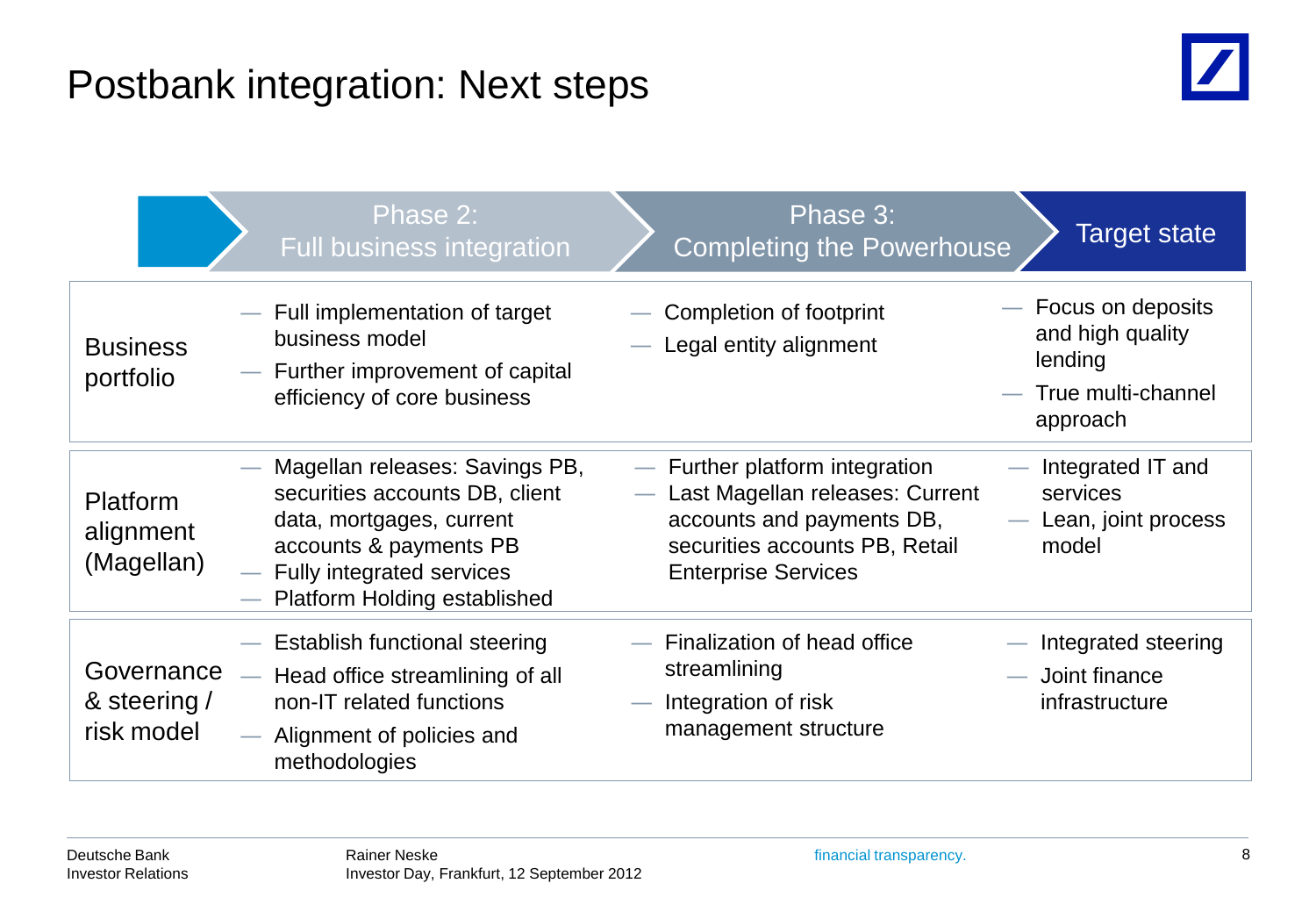## 'Magellan' – Efficiency driver and enabler for proposition growth



|                                                                     |                       | Magellan structure                                              | Benefits and targets                                                                                                                                 | Go live                         |
|---------------------------------------------------------------------|-----------------------|-----------------------------------------------------------------|------------------------------------------------------------------------------------------------------------------------------------------------------|---------------------------------|
|                                                                     | magellan<br>core      | A modern & well<br>architectured<br>technology<br>platform      | Newest SAP release/1 <sup>st</sup> EU Bank<br>with purely standard infrastructure<br>Legacy decommissioning<br>x.86 for best-of-class infrastructure | 1st release<br><b>July 2012</b> |
| magellan<br>Magellan is the new joint                               | magellan<br>solutions | Standardized<br>products and<br>integrated services             | Standardized processing and sales products<br>Reduced time-to-market<br>Lower cost to serve                                                          |                                 |
| services and IT platform<br>of Private & Business<br><b>Clients</b> | magellan<br>face      | Innovative and<br>easy-to-use<br>frontend tools and<br>channels | 360° customer overview<br>State-of-the-art multi-channel experience<br>Mobile/electronic payment solution                                            |                                 |
|                                                                     | magellan<br>flow      | Straight-through<br>processes<br>(end-to-end)                   | <b>Efficiency gains</b><br>Higher degree of automation<br>Less administrative activities in branches and<br>economies of scale                       |                                 |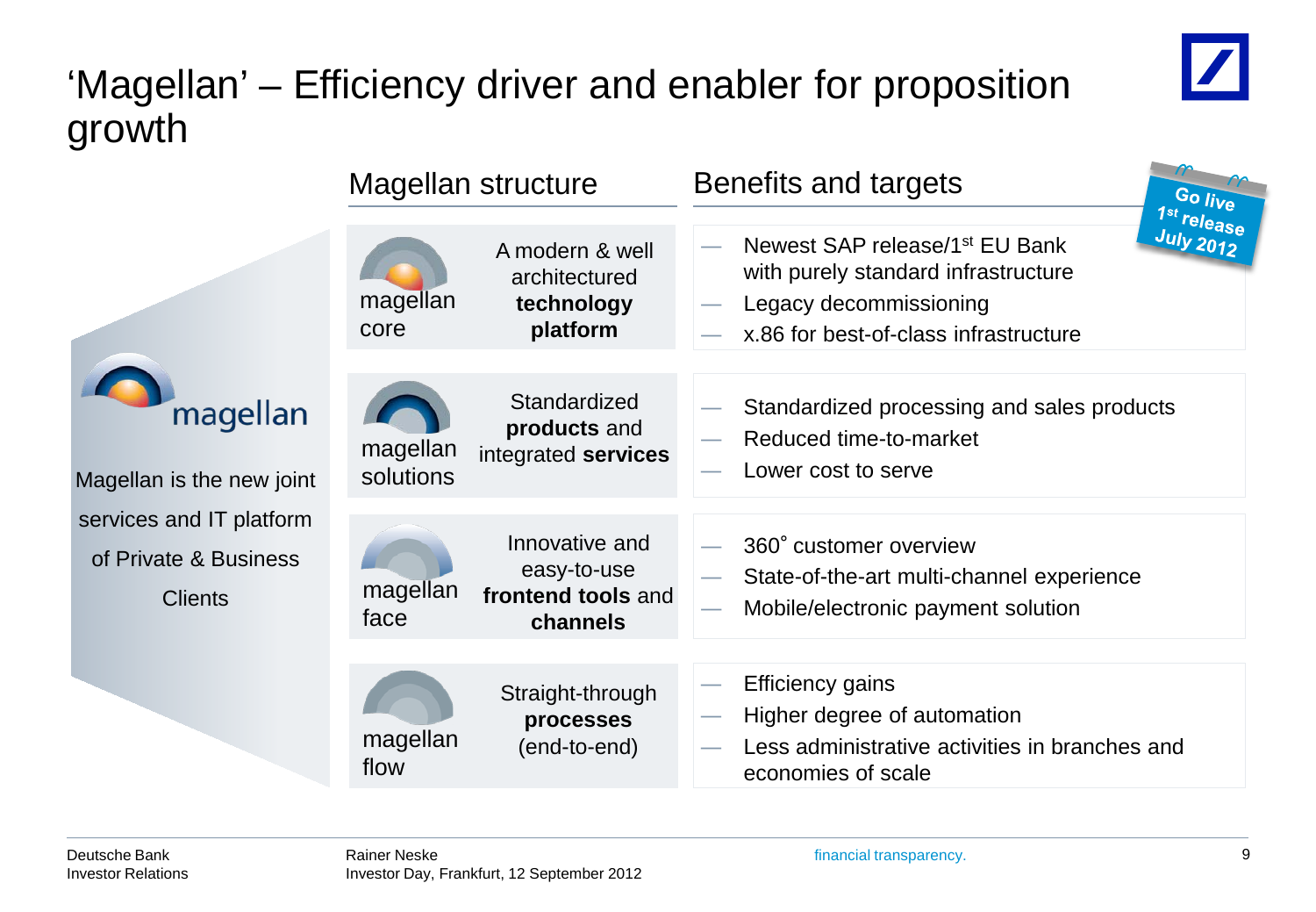## Postbank integration well on track



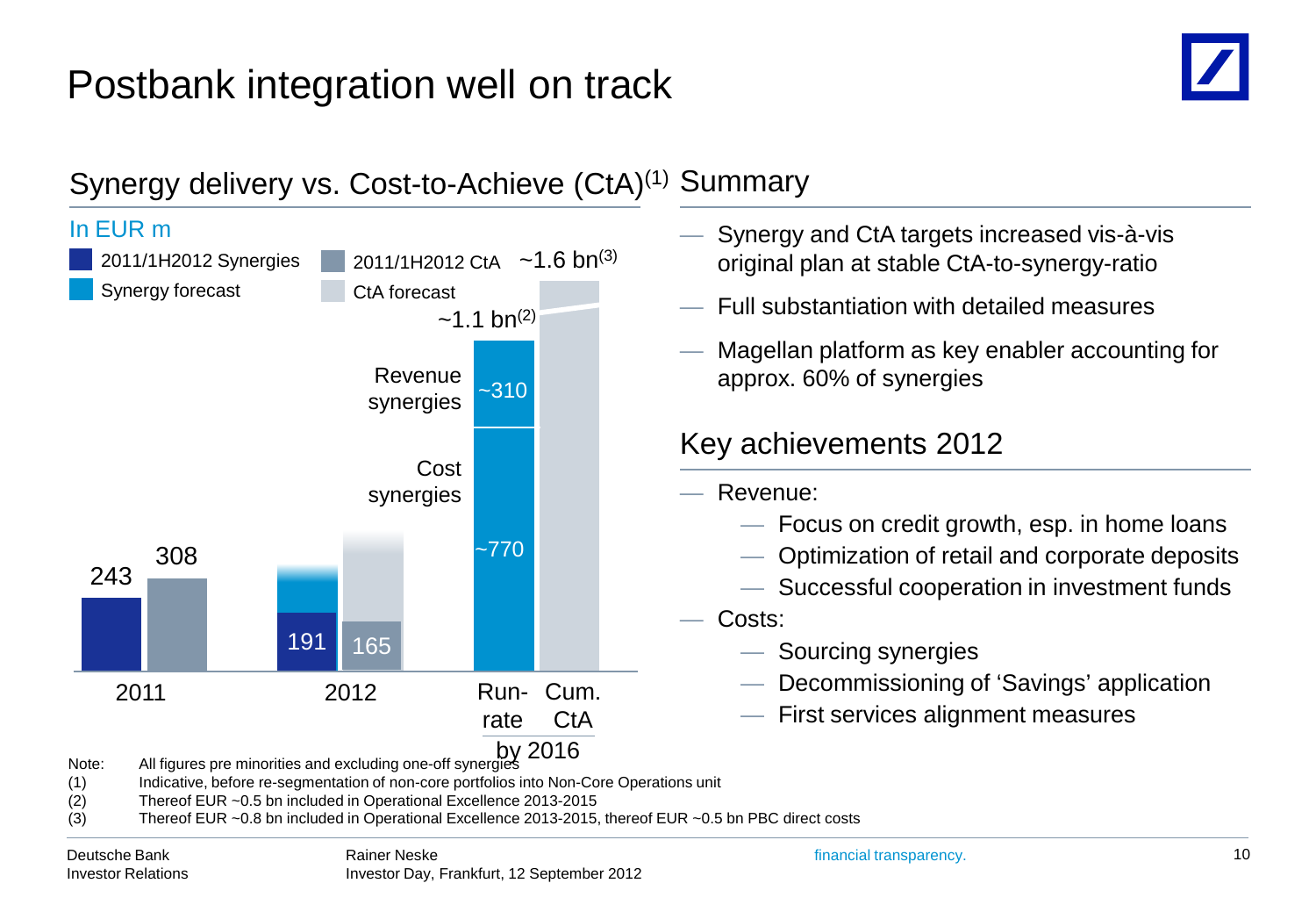

(1) Non-core portfolios to be re-segmented into Non-Core Operations unit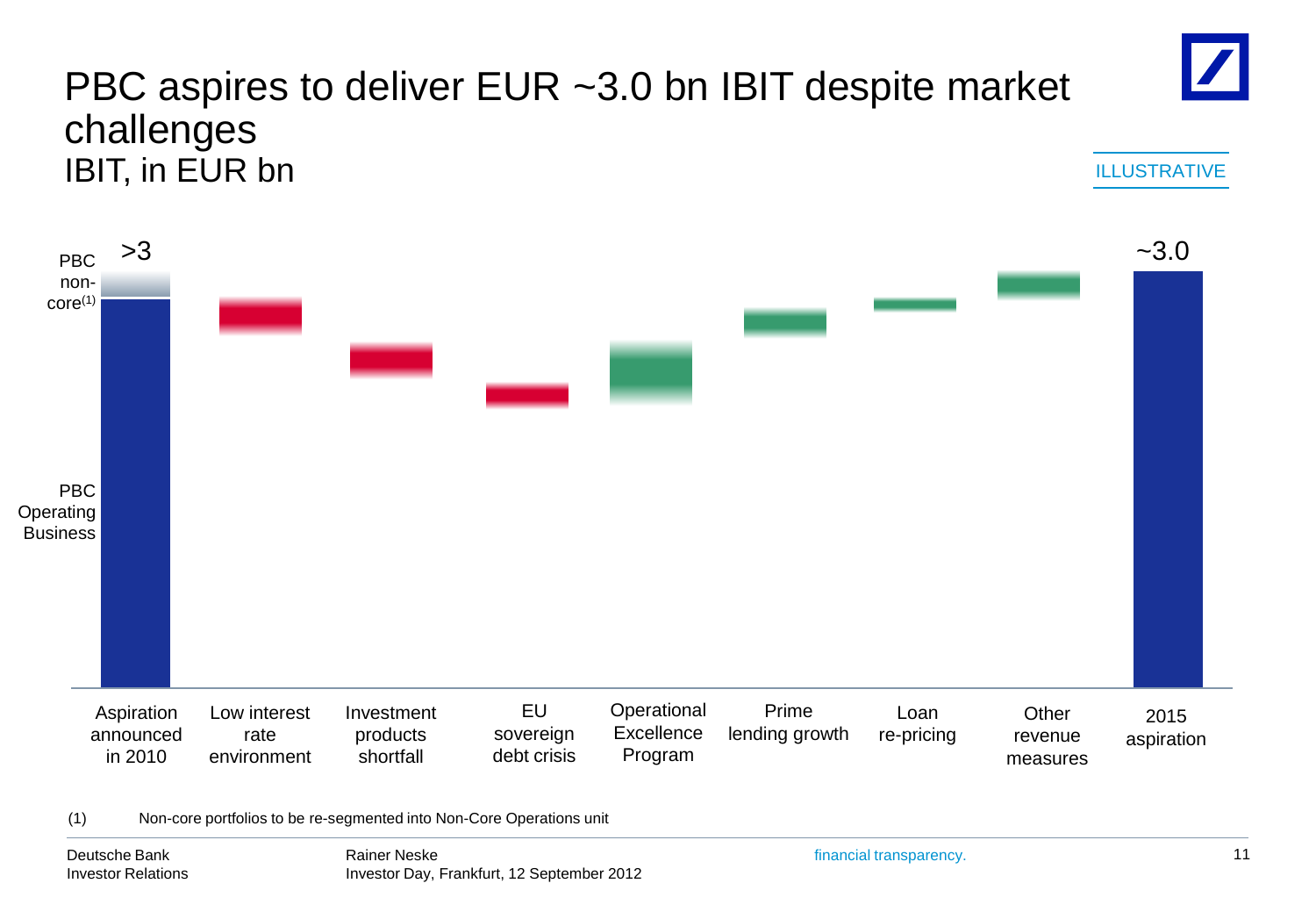

## Advisory Banking Germany: Realigned towards a new business model



### Income before income taxes



(1) Revenues excl. EUR (1) m CtA; costs excl. EUR (179) m CtA

### Past achievements

- Market leader in non-standard mortgage solutions, EUR 10 bn new business volume in 2011
- Successful deposit campaign raising EUR 8 bn fresh money in 2011
- Implementation of new customer-centric advisory model
- Introduction of responsible banking product code
- Increased customer-facing time by transfer of administrative tasks into middle-office

### **Outlook**

- Growth especially in credit products with focus on mortgages
- Maintain risk discipline and underwriting standards
- Further reduce costs by Magellan implementation
- Improve customer related advisory processes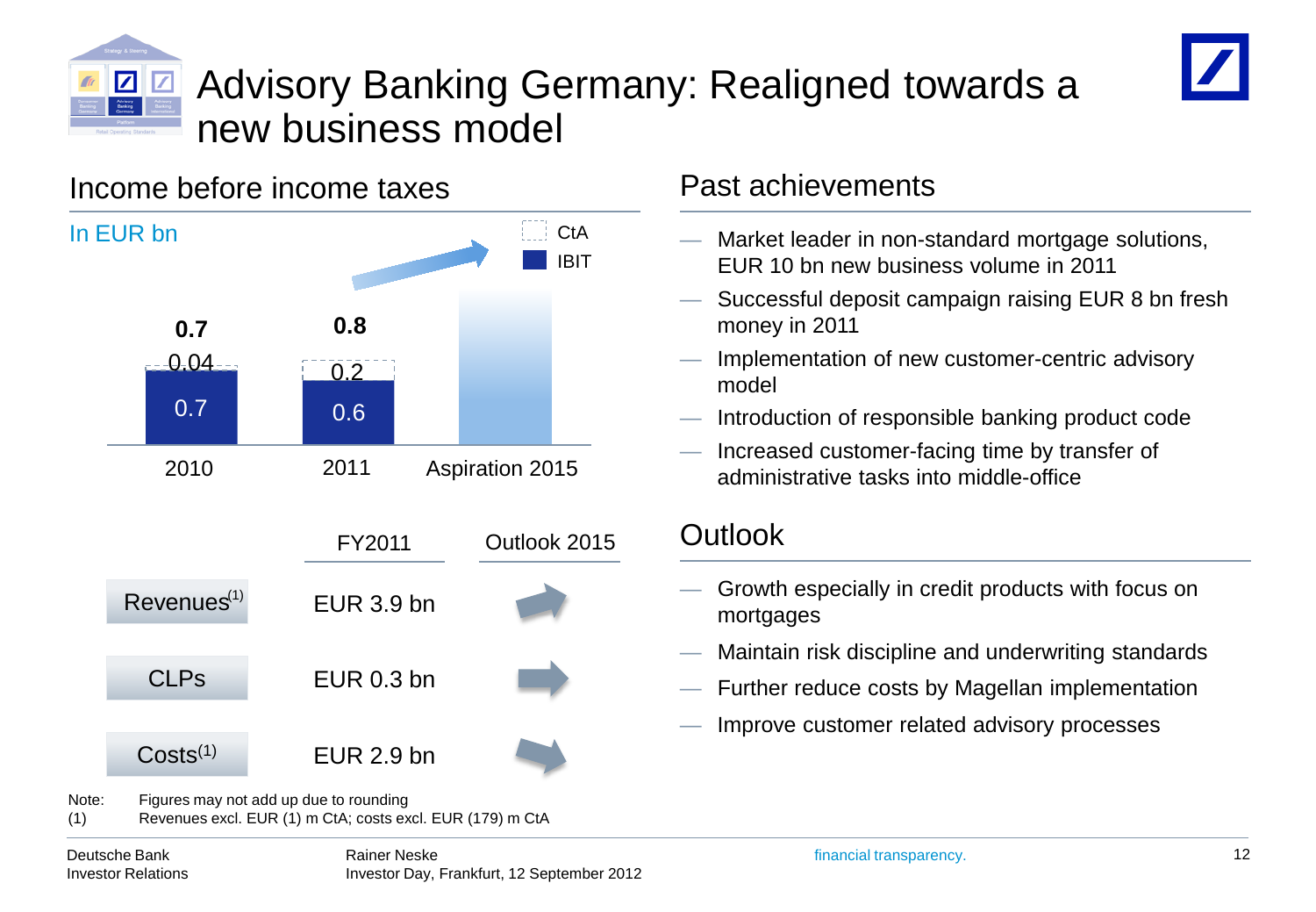

## Consumer Banking Germany: Strong operating performance, de-risking well under way

### Income before income taxes $(1)$



### Past achievements

- Resilient revenues throughout integration
- > 5 m private current accounts, 7 m direct banking clients with strong increase of product sales
- Strong mortgage sales of EUR 8.2 bn<sup>(6)</sup> in 2011
- Execution in business alignment (e.g., norisbank, PB Asset Mgmt.)
- Progress in de-risking (EUR 25 bn RWA equivalents reduced since 1H2010(7))

### **Outlook**

- Revenues impacted by decreasing PPA effect and lower revenues from postal business; revenues from customer business projected to grow
- Increase product cooperation (e.g., home loans and savings)
- Further improvement of capital efficiency
- Reduce costs by organizational/business alignment and integration of platform

(1) Indicative, after re-segmentation of non-core portfolios into Non-Core Operations unit

- (2) Full consolidation as of 12/2010; before re-segmentation into Non-Core Operations unit
- (3) All figures pre minorities (4) Adjusted for the impact of releases of certain allowances which were established by Postbank prior to change of control and are reported as net interest income, as reflected in Deutsche Bank's Financial Data Supplements<br>Excl. CtA of EUR (102) m post minorities (6) New business volume (7) 30 June 2010 figure (5) Excl. CtA of EUR (102) m post minorities (6) New business volume (7) 30 June 2010 figures reflect Postbank stand-alone;
	- 30 June 2012 as part of Deutsche Bank consolidated; before re-segmentation of non-core portfolios into Non-Core Operations unit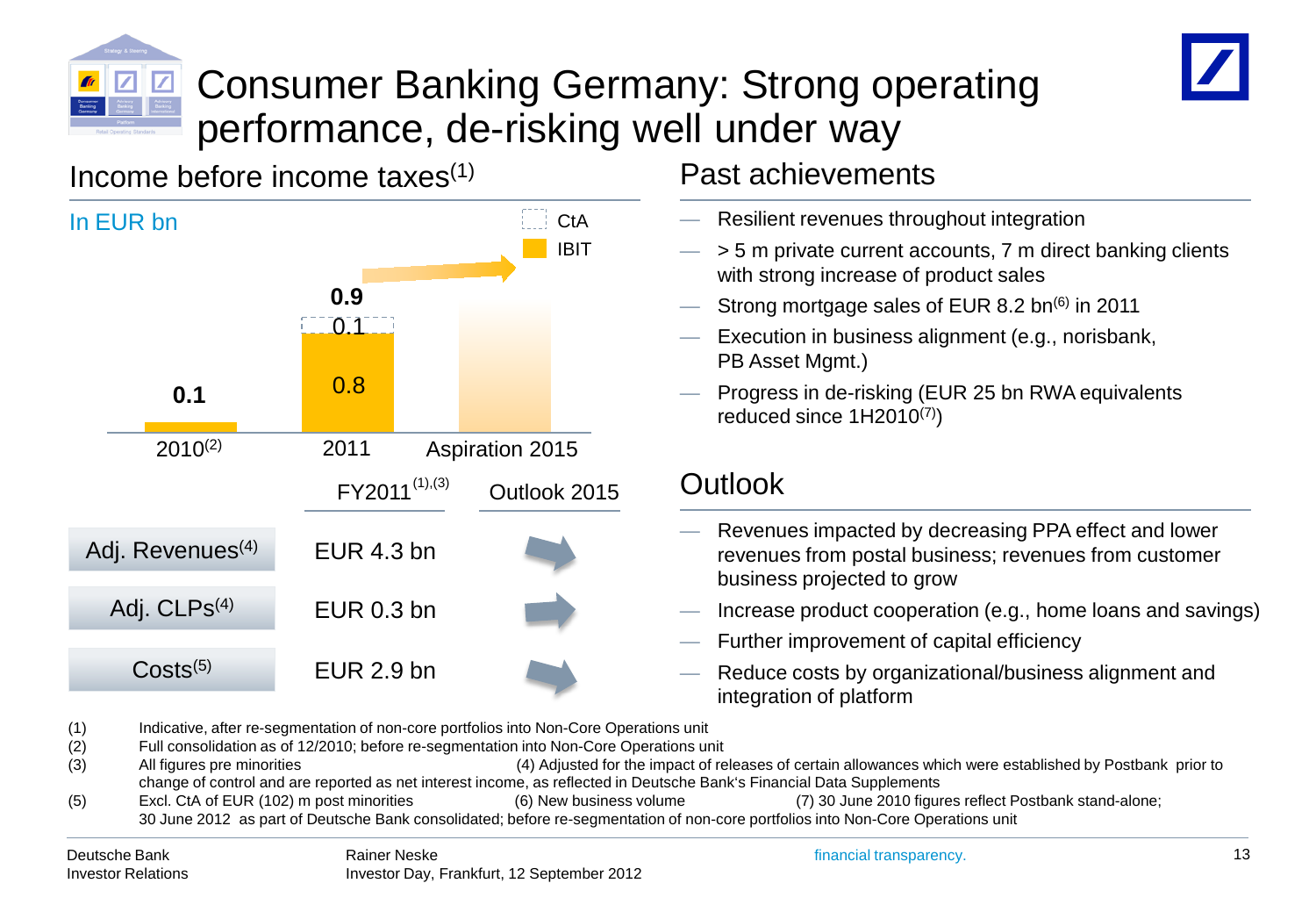



#### FY2011(1) 2010 2011 Aspiration 2015 0.2 0.6 CLPs EUR 0.2 bn Costs EUR 1.2 bn Revenues EUR 2.0 bn Completion of turn-around — Good performance in all countries despite difficult macro-economic environment Sales and operational efficiency improved — Loan re-pricing and margin expansion; local funding gap in IT, ES, PT significantly reduced through mortgage securitizations and deposit campaigns Synergies from pan-European projects (e.g., sales monitoring, direct banking) Income before income taxes $(1)$ In EUR bn Past achievements — Focused growth in sweet spots with affluent clients — Maintain risk discipline and low CLP levels — Reduce costs by roll-out of Target Operating Model/Magellan in Europe **Outlook** (1) Indicative, after re-segmentation of non-core portfolios into Non-Core Operations unit (2) Excl. CtA Outlook 2015 (2)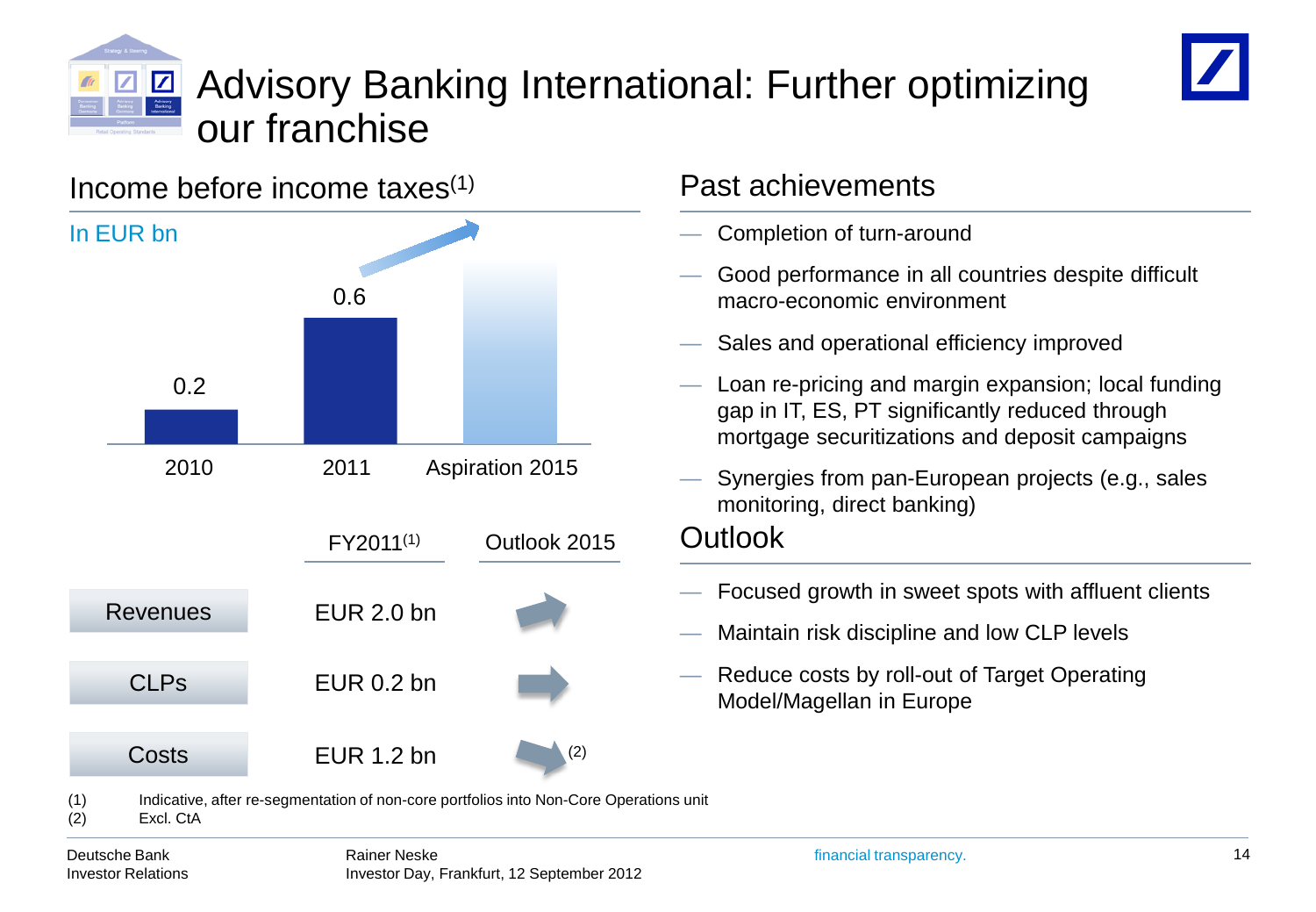# AB International: Expand strategic partnership with HuaXia Bank



#### HuaXia Bank (HXB) performance 华夏银行

### In EUR m

HXB IBIT<sup>(1)</sup>

HXB contribution to PBC's IBIT(2)



### HXB key figures

- 14th largest bank in China based on total assets
- National banking license with 437 outlets in 68 cities<sup>(4)</sup>, mostly tier 1 & 2
- Focus on middle income retail and SME/ corporate clients: ~10 m (mass-) affluent and ~400 k SME/corporate clients

### PBC / HXB strategy

- DB is 2<sup>nd</sup> largest shareholder with 19.99%<sup>(5)</sup> stake
- Close cooperation as strategic partners
- Support HXB through transfer of knowledge and joint projects
- Participate in highly attractive growth of Chinese retail/SME banking market

(1) HXB stand-alone results based on annual report information in CNY prepared under Chinese GAAP, converted into Euro based on periodic average CNY/EUR exchange rate

- (2) Partial contribution of HXB net income less funding costs and intangible amortization, excl. effects from credit card cooperation
- (3) Excl. EUR 263 m one-off effect from switch to equity method accounting
- (4) As of 30 June 2012 (5) Regulatory maximum in China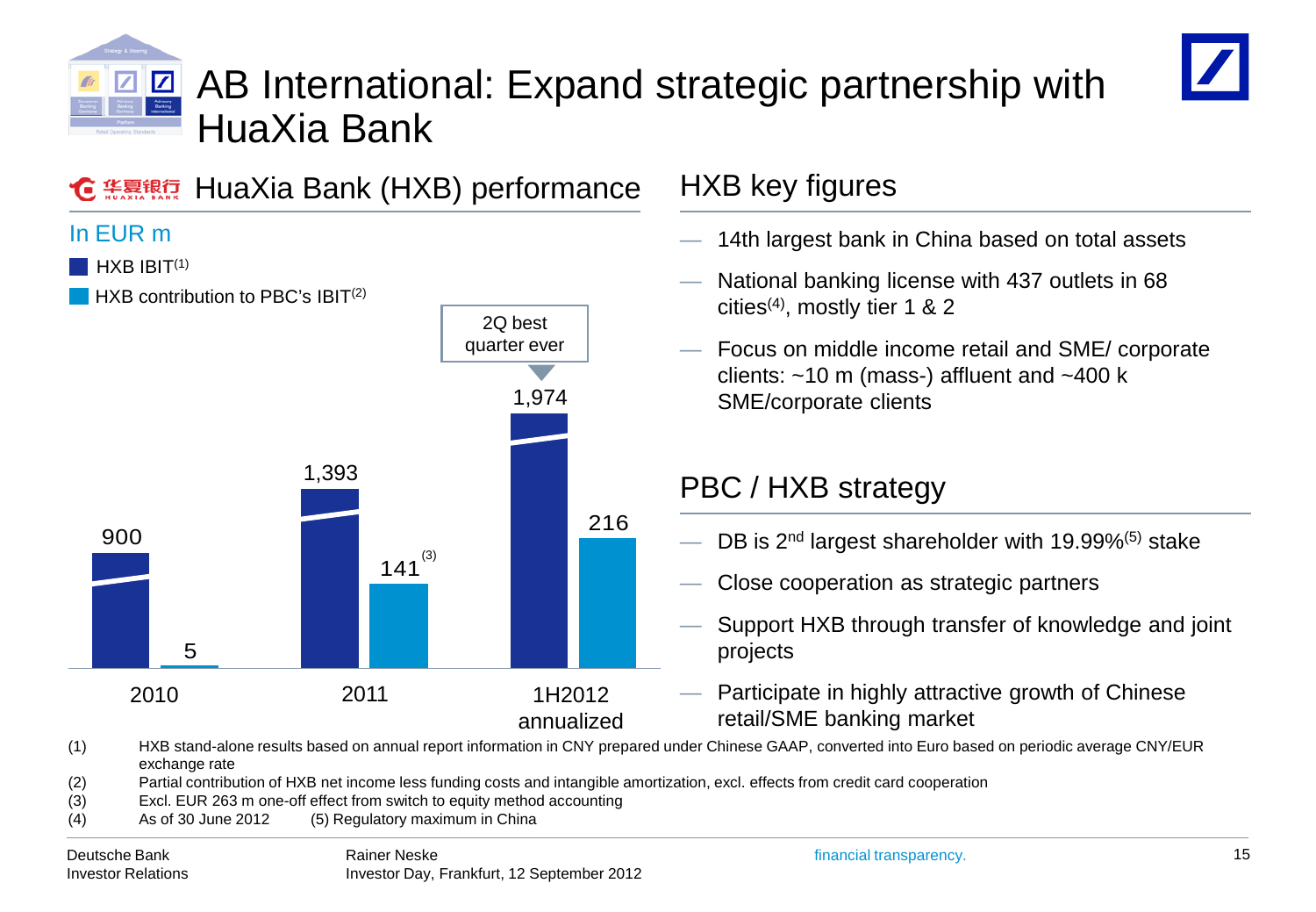## PBC has delivered on capital demand reduction

![](_page_15_Picture_1.jpeg)

![](_page_15_Figure_2.jpeg)

- Successful de-risking measures at Postbank, specifically reduction of non-core business, now being partially re-segmented into Non-Core Operations unit
- Postbank RWA equivalent reduction aspiration for 2013 already delivered by 30 June 2012(4)
- Efficient capital allocation in AB Germany stable RWA equivalent despite strong volume growth
- Strict focus on high-quality profitable lending in Southern Europe
- Integration of Postbank in DB's risk models with positive effects on RWA equivalents
- Strengthen core business

Note: RWA equivalents for PBC excl. Postbank include Group allocations of EUR 1.9 bn for 2012 and EUR 0.4 bn for 2010

(1) 30 June 2010 figures reflect Postbank stand-alone, 30 June 2012 as part of Deutsche Bank consolidated

- (2) Incl. switch to equity method accounting of HuaXia Bank
- (3) Indicative, after re-segmentation of non-core portfolios into Non-Core Operations unit
- (4) Before re-segmentation of non-core portfolios into Non-Core Operations unit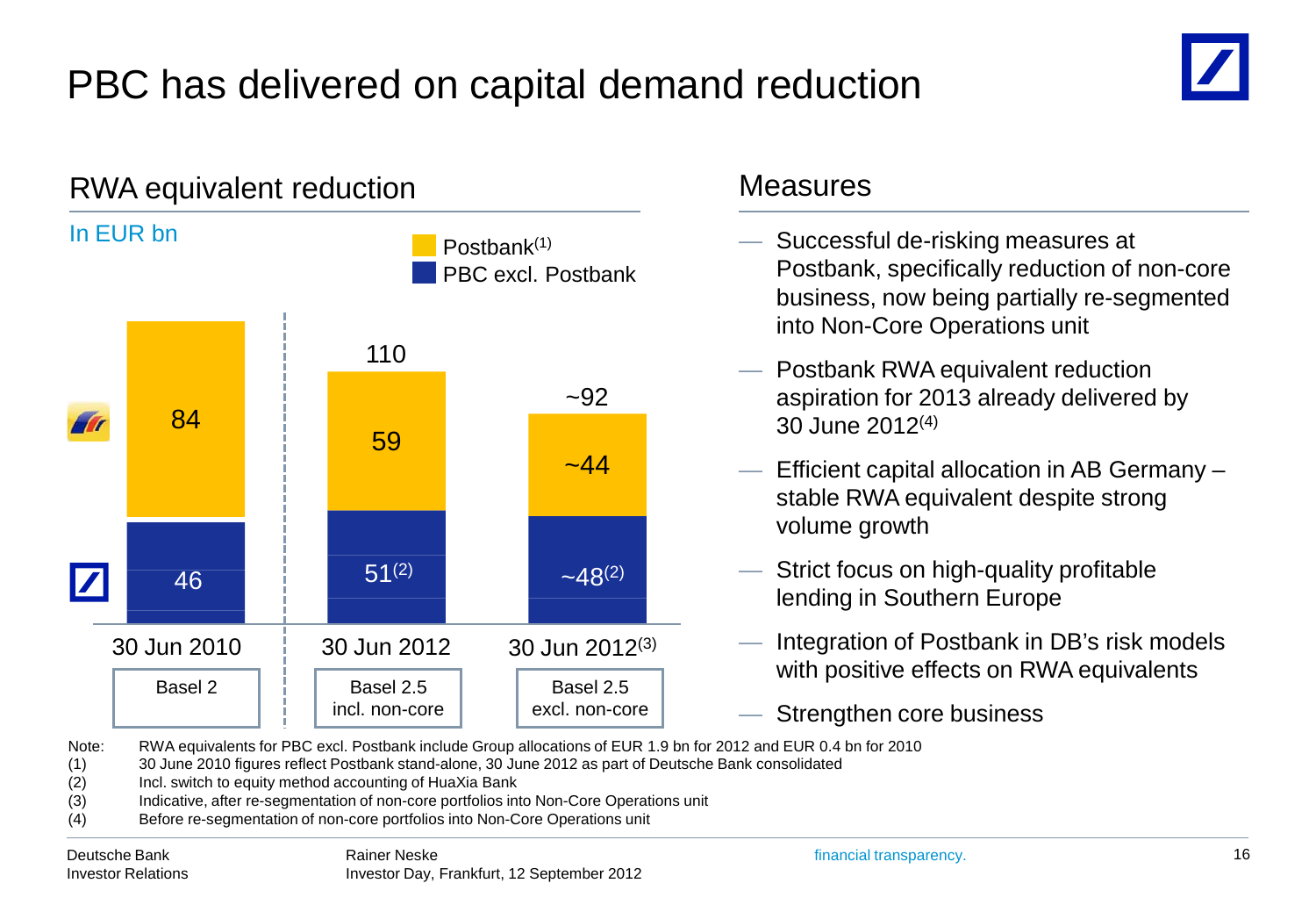## Key take-aways: PBC – Building a powerhouse while improving efficiency

![](_page_16_Picture_1.jpeg)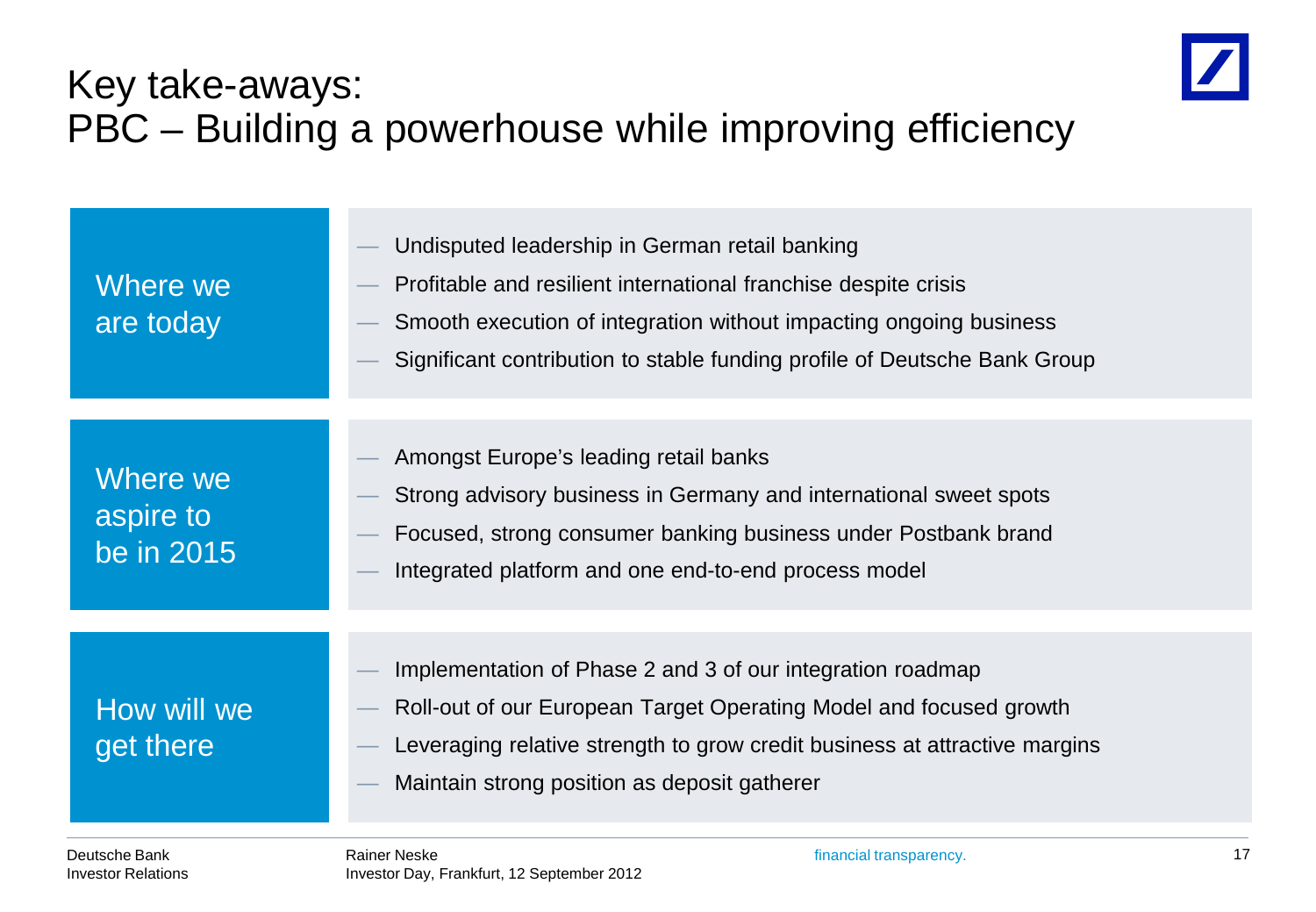## PBC's aspiration for 2015

![](_page_17_Picture_1.jpeg)

Revenues of EUR >10 bn

Income before income taxes of EUR ~3.0 bn

Cost/income ratio of ~60%

Top 5 retail deposit taker in Europe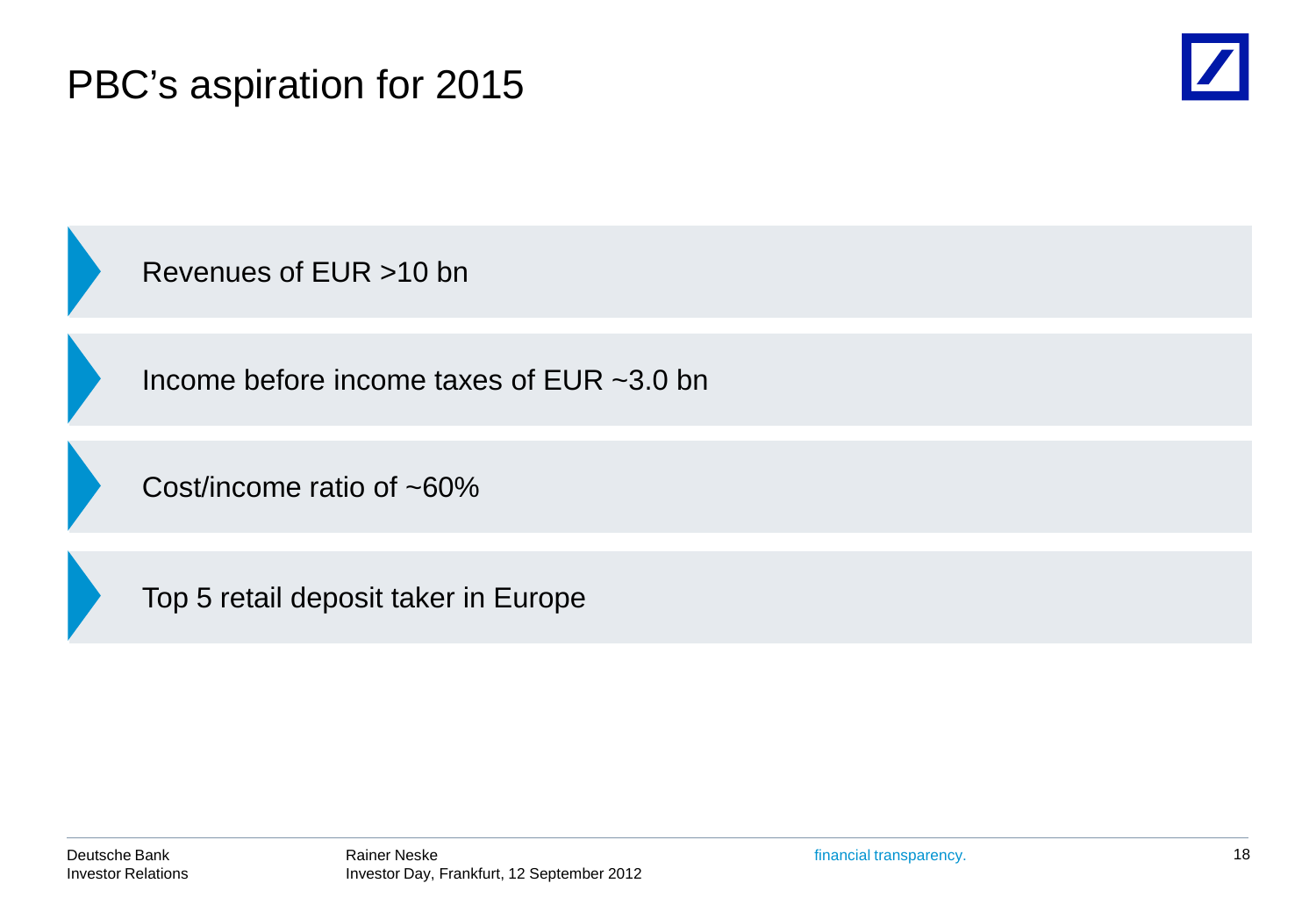![](_page_18_Picture_0.jpeg)

![](_page_18_Picture_1.jpeg)

19

# Appendix

**Maria Maria Maria Anglia** 

Passion to Perform

Investor Day, Frankfurt, 12 September 2012

 $\frac{1}{2}$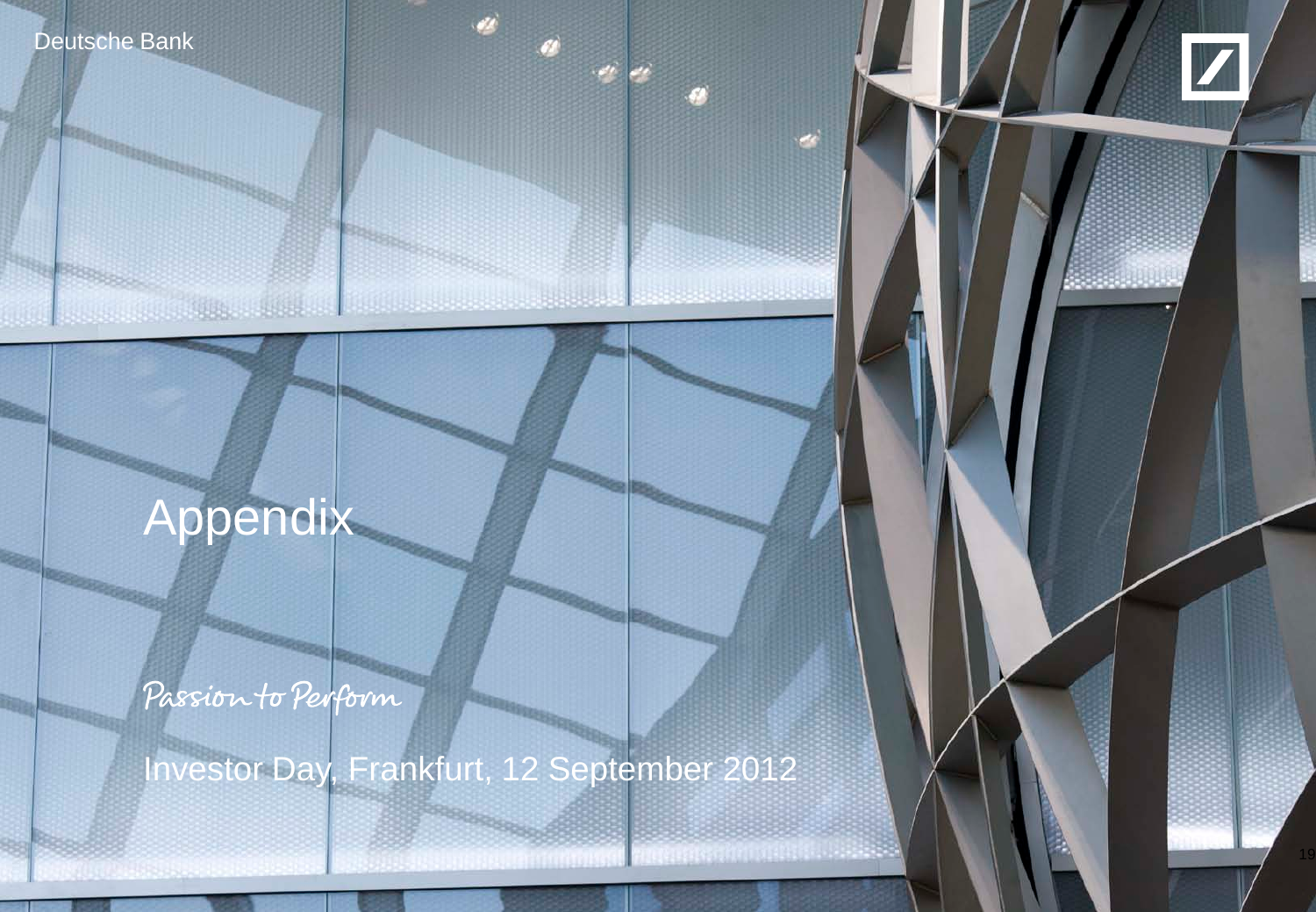## Reconciliation of PBC key financials shown in presentation

# $\mathbf{Z}$

#### SPLIT OPERATING vs. NON-CORE INDICATIVE

### FY2011, in EUR bn

|                               | <b>Advisory Banking Germany</b> |                        | <b>Consumer Banking Germany</b> |              |                        |                              | <b>Advisory Banking International</b> |                        | <b>PBC Total</b>      |              |                          |                              |
|-------------------------------|---------------------------------|------------------------|---------------------------------|--------------|------------------------|------------------------------|---------------------------------------|------------------------|-----------------------|--------------|--------------------------|------------------------------|
|                               | <b>Total</b>                    | Non-core<br>operations | Operating<br>business           | <b>Total</b> | Non-core<br>operations | <b>Operating</b><br>business | <b>Total</b>                          | Non-core<br>operations | Operating<br>business | <b>Total</b> | Non-core<br>operations   | <b>Operating</b><br>business |
| Revenues <sup>(1)</sup>       | 3.9                             |                        | 3.9                             | 4.2          | (0.0)                  | 4.3                          | 2.1                                   | 0.1                    | 2.0                   | 10.2         | 0.0                      | 10.2                         |
| Impact of certain PB releases |                                 |                        |                                 | 0.4          |                        | 0.4                          |                                       |                        |                       | 0.4          |                          | 0.4                          |
| <b>Reported Revenues</b>      | 3.9                             |                        | 3.9                             | 4.6          | (0.0)                  | 4.7                          | 2.1                                   | 0.1                    | 2.0                   | 10.6         | 0.0                      | 10.6                         |
| CLPs <sup>(1)</sup>           | 0.3                             |                        | 0.3                             | 0.4          | 0.0                    | 0.3                          | 0.3                                   | 0.1                    | 0.2                   | 0.9          | 0.1                      | 0.8                          |
| Impact of certain PB releases |                                 |                        |                                 | 0.4          |                        | 0.4                          |                                       |                        |                       | 0.4          | $\overline{\phantom{a}}$ | 0.4                          |
| <b>Reported CLPs</b>          | 0.3                             |                        | 0.3                             | 0.8          | 0.0                    | 0.7                          | 0.3                                   | 0.1                    | 0.2                   | 1.3          | 0.1                      | 1.2                          |
| Costs <sup>(2)</sup>          | 2.9                             |                        | 2.9                             | 2.9          | 0.1                    | 2.9                          | 1.3                                   | 0.1                    | 1.2                   | 7.1          | 0.1                      | 6.9                          |
| <b>CtA</b>                    | 0.2                             |                        | 0.2                             | 0.1          |                        | 0.1                          |                                       |                        |                       | 0.3          |                          | 0.3                          |
| <b>Reported Costs</b>         | 3.0                             |                        | 3.0                             | 3.0          | 0.1                    | 3.0                          | 1.3                                   | 0.1                    | 1.2                   | 7.3          | 0.1                      | 7.2                          |
|                               |                                 |                        |                                 |              |                        |                              |                                       |                        |                       |              |                          |                              |
| IBIT <sup>(2)</sup>           | 0.8                             |                        | 0.8                             | 0.7          | (0.1)                  | 0.9                          | 0.6                                   | (0.0)                  | 0.6                   | 2.1          | (0.2)                    | 2.2                          |
| <b>CtA</b>                    | 0.2                             |                        | 0.2                             | 0.1          |                        | 0.1                          |                                       |                        |                       | 0.3          |                          | 0.3                          |
| <b>Reported IBIT</b>          | 0.6                             |                        | 0.6                             | 0.6          | (0.1)                  | 0.8                          | 0.6                                   | (0.0)                  | 0.6                   | 1.8          | (0.2)                    | 2.0                          |
|                               | 74%                             |                        | 74%                             | 69%          |                        | 68%                          | 60%                                   |                        | 59%                   | 69%          |                          | 68%                          |
| $CIR^{(1)(2)}$                |                                 |                        |                                 |              | $(2)$ ppt              |                              |                                       | $(0)$ ppt              |                       |              | $(1)$ ppt                |                              |
| <b>CIR</b> reported           | 78%                             |                        | 78%                             | 66%          | $(2)$ ppt              | 64%                          | 60%                                   | $(0)$ ppt              | 59%                   | 69%          | $(1)$ ppt                | 68%                          |

Note: Figures may not add up due to rounding differences

(1) Adjusted for the impact of releases of certain allowances which were established by Postbank prior to change of control and are reported as net interest income, as reflected in Deutsche Bank's Financial Data Supplements

(2) Excluding CtA (post non-controlling interest)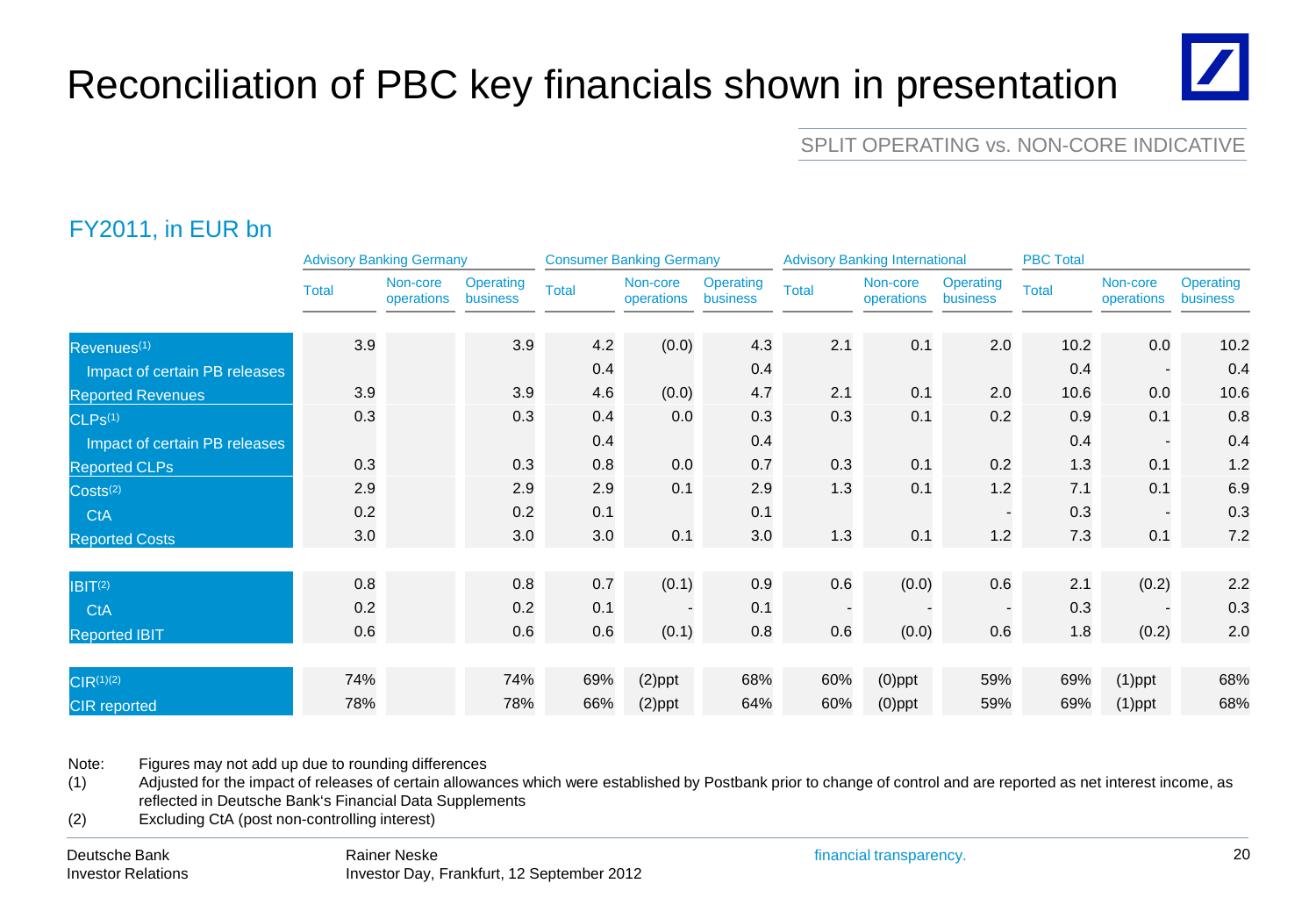## Reconciliation of PBC key financials shown in presentation

#### SPLIT OPERATING vs. NON-CORE INDICATIVE

### 1H2012, in EUR bn

| Non-core Operating<br>operations business<br>Operating<br>Non-core Operating Total<br>operations business Total<br>Non-core<br>Non-core Operating<br>operations business<br>Total<br>Total<br>Total<br>operations business | Operating |
|----------------------------------------------------------------------------------------------------------------------------------------------------------------------------------------------------------------------------|-----------|
|                                                                                                                                                                                                                            |           |
| 2.0<br>2.0<br>2.0<br>0.1<br>0.2<br>1.8<br>0.0<br>4.9<br>1.0<br>0. ا<br><b>Revenues</b>                                                                                                                                     | 4.7       |

### FY2010, in EUR bn

|             | <b>Advisory Banking Germany</b> |  |                                                       | Consumer Banking Germany <sup>(1)</sup> |  |                                           | <b>Advisory Banking International</b> |       |                                                       | <b>PBC Total</b> |                                 |           |
|-------------|---------------------------------|--|-------------------------------------------------------|-----------------------------------------|--|-------------------------------------------|---------------------------------------|-------|-------------------------------------------------------|------------------|---------------------------------|-----------|
|             | Total                           |  | Non-core Operating Total<br>operations business Total |                                         |  | Non-core Operating<br>operations business | Total                                 |       | Non-core Operating Total<br>operations business Total |                  | Non-core<br>operations business | Operating |
| <b>IBIT</b> | 0.7                             |  | 0.7                                                   | 0.1                                     |  | 0.1                                       | 0.2                                   | (0.1) |                                                       | 0.9              | (0.1)                           | 1.0       |

Note: Figures may not add up due to rounding differences

(1) Full consolidation as of 12/2010; before re-segmentation into Non-Core Operations unit

 $\mathbb{Z}$